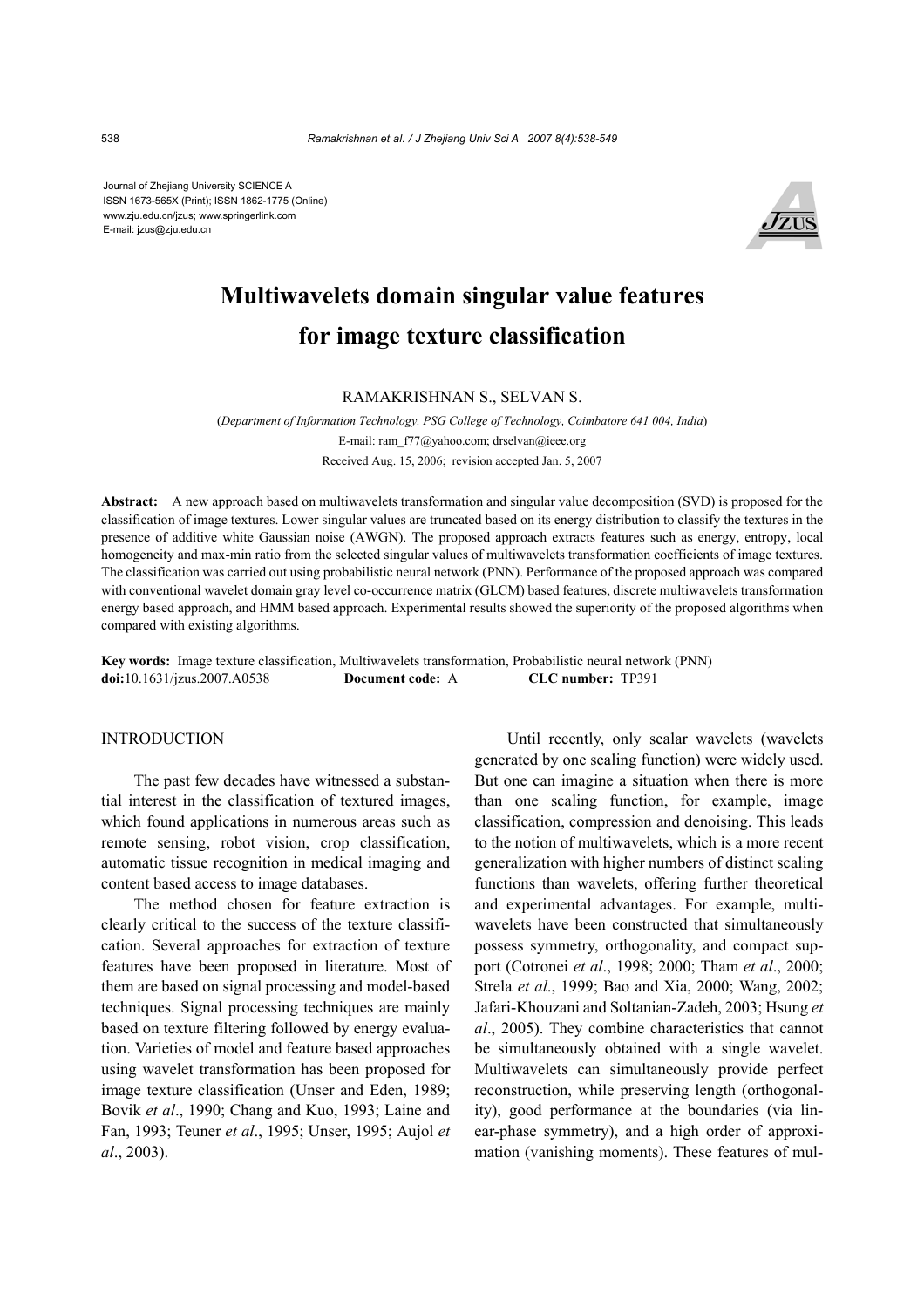tiwavelets are responsible for the better performance of multiwavelets over scalar wavelets in image processing applications. Specific applications where multiwavelets have been found to offer superior performance over single wavelets include signal/ image classification (Wang, 2002; Jafari-Khouzani and Soltanian-Zadeh, 2003; Li and Wang, 2003), compression (Cotronei *et al*., 2000; Bao and Xia, 2000) and denoising (Hsung *et al*., 2005).

Even though many of the classification methods provide good classification performances, they have high misclassification rate when the textures are contaminated with additive white Gaussian noise (AWGN). In this paper, a novel approach using singular value decomposition (SVD) and multiwavelets transformation is presented for the classification of image textures in the presence of Gaussian noise.

Probabilistic neural networks (PNNs) that incorporate the Bayesian decision role and statistical models have been widely used for pattern classification (Specht, 1990; Raghu and Yegnanarayana, 1998). In this paper the classification of image textures is carried out using PNN.

The proposed approach defined herein is novel in the following respects:

(1) Use of SVD on multiwavelets transformation coefficients to extract features for the texture classification.

(2) New procedure is introduced for classifying textures in the presence of noise.

(3) A new procedure is introduced for the selection of subbands of multiwavelets transformation.

This paper is organized as follows. Section 2 briefly introduces multiwavelets transformation. Proposed multiwavelets domain singular value based features for image texture classification are presented in Section 3. The details of the PNN architecture and method used for finding the smoothing parameter are provided in Section 4. Experimental results and discussions are provided in Section 5. Conclusions are drawn in Section 6.

## MULTIWAVELETS TRANSFORMATION

In multiresolution analysis of multiplicity *r*, the multiscaling functions and the corresponding multiwavelets are usually written as vectors *φ*(*t*) and *ψ*(*t*), respectively, satisfying the matrix dilation equation:

$$
\varphi(t) = \sqrt{2} \sum_{k=-\infty}^{\infty} H_k \varphi(2t - k), \tag{1}
$$

and matrix wavelet equation

$$
\psi(t) = \sqrt{2} \sum_{k=-\infty}^{\infty} G_k \varphi(2t - k), \tag{2}
$$

where  $H_k$  and  $G_k$  are lowpass and highpass filter coefficients respectively.

Unlike scalar wavelet in which Mallat's pyramid algorithms can be employed directly, the application of multiwavelets requires the input signal to be first vectorized (which is a problem popularly known as multiwavelets pre-filtering). To address this problem, many approaches have been proposed in (Hardin and Roach, 1998; Xia, 1998; Bao and Xia, 2000; Johnson, 2000; Strela *et al*., 1999; Attakitmongcol *et al*., 2001; Hsung *et al*., 2003). Decomposition of the multiwavelets transformation for 2D images was carried out using tensor products of the 1D filter banks as illustrated in Fig.1.



**Fig.1 Single level decomposition of the multiwavelets transformation**

Result after single level decomposition of the multiwavelets transformation has 16 subbands as illustrated below

| LHL1        | L2L1   | H1L1 | H2L1 |
|-------------|--------|------|------|
| 1.11.2      | 1.21.2 | H1L2 | H2L2 |
| L1H1        | L2H1   | H1H1 | H2H1 |
| <b>L1H2</b> | L2H2   | H1H2 | H2H2 |

Here a typical block H2L1 contains low-pass coefficients corresponding to the first scaling function in the horizontal direction and high-pass coefficients corresponding to the second wavelet in the vertical direction. Various multiwavelets used in the proposed approach are listed in Table 1 along with their properties and the corresponding pre-filter coefficients are listed in Table 2.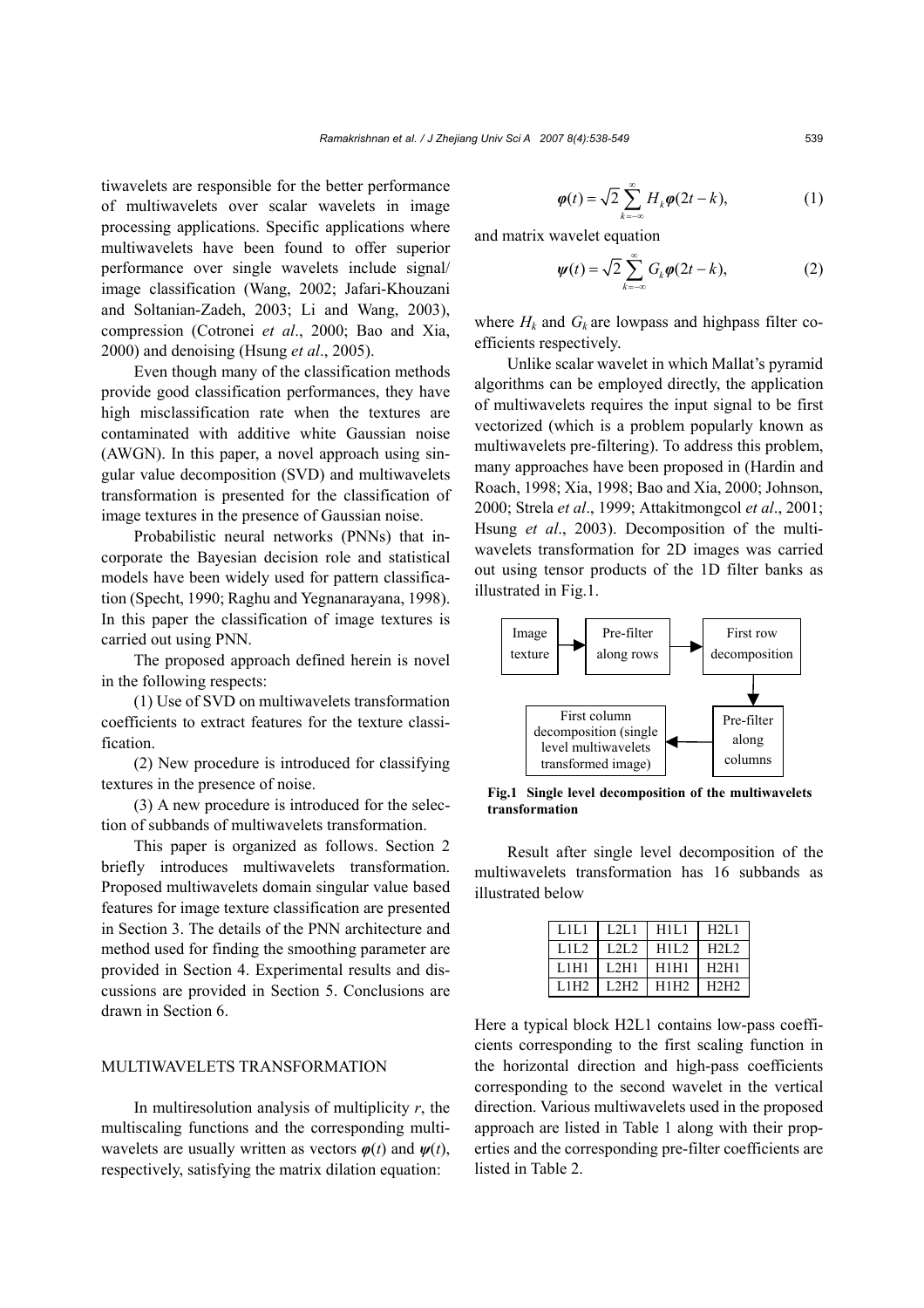|                             | Multiwavelets               |                       |                   |                                |  |  |
|-----------------------------|-----------------------------|-----------------------|-------------------|--------------------------------|--|--|
|                             | SA4                         | СL                    | Cardbal4          | <b>GHM</b>                     |  |  |
| Reference                   | (Tham <i>et al.</i> , 2000) | (Chui and Lian, 1996) | (Selesnick, 2000) | (Donovan <i>et al.</i> , 1996) |  |  |
| Orthogonal or not           | Yes                         | Yes                   | Yes               | Yes                            |  |  |
| Symmetric or not            | Yes                         | Yes                   | Yes               | Yes                            |  |  |
| No. of scaling functions    | 2                           | $\mathfrak{D}$        | $\mathfrak{D}$    | C.                             |  |  |
| No. of scaling coefficients |                             |                       | 12                | 4                              |  |  |
| No. of wavelet coefficients |                             |                       | 12                | 4                              |  |  |
| Approximation order         |                             |                       | 4                 |                                |  |  |

**Table 1 Multiwavelets used in the proposed approach**

| Table 2 Corresponding pre-filters used in constructing multiwavelets transformation |  |  |
|-------------------------------------------------------------------------------------|--|--|
|                                                                                     |  |  |

|                                   |                                     |                                                                                                     | Multiwavelets                                 |                                                          |                                                                                                                        |  |
|-----------------------------------|-------------------------------------|-----------------------------------------------------------------------------------------------------|-----------------------------------------------|----------------------------------------------------------|------------------------------------------------------------------------------------------------------------------------|--|
|                                   | SA4                                 | CL                                                                                                  | Cardbal4                                      |                                                          | <b>GHM</b>                                                                                                             |  |
| Pre-filter<br>matrix <sup>*</sup> | $0.7071$ 0.7071<br>$-0.7071$ 0.7071 | $\begin{bmatrix} 0.2500 & 0.2500 \end{bmatrix}$<br>$\begin{vmatrix} 0.2743 & -0.2743 \end{vmatrix}$ | As it is balanced, no<br>pre-filter is needed | 0.11942337067748<br>0.99158171438258<br>0.04967860804828 | $-0.00598315472909$ <sup>T</sup><br>$-0.04967860804828$<br>0.99158171438250<br>$-0.00598315472909$ $-0.11942337067748$ |  |

\* Size: '*r*' by '*r*×l' real array. '*r*' is the number of scaling functions, 'l' is the number of coefficients in the pre-filter. The matrix is organized as:  $PR=[P_1 P_2 ... P_l]$ 

# PROPOSED APPROACH

Conventional multiwavelets transformation produces 16 subbands in the first level and 28 subbands in the second level decomposition; in general it provides '4+12*L*' subbands for *L* decomposition levels. Unlike conventional multiwavelets transformations, which considers all the four low pass subbands (L1L1, L1L2, L2L1 and L2L2) of the first level decomposition for performing the second level of decomposition, the proposed approach selects one of four low pass subbands from the first level based on the discrimination ability (details are provided in the next subsection). All the 16 subbands from the first level and 16 subbands from the second level corresponding to a selected subband from the first level were considered for further processing. Proposed approach consists of training and testing phases. During both phases feature vectors are formed using the procedure given below.

SVD was applied on all the 32 subband coefficient matrices after introducing non-linearity. Lower singular values were truncated to achieve better classification rate under noisy environment. The remaining singular values were used to extract features for image texture classification.

During training phase, feature vectors of the known classes were extracted and used to train the PNN. During the testing phase, the feature vector of the image to be classified was presented to the PNN and PNN classified the texture based on Bayes's decision rule. Proposed approach is illustrated in Fig.2.



**Fig.2 Block diagram of the proposed approach** 

#### **Subband selection**

Conventional wavelet transformation has single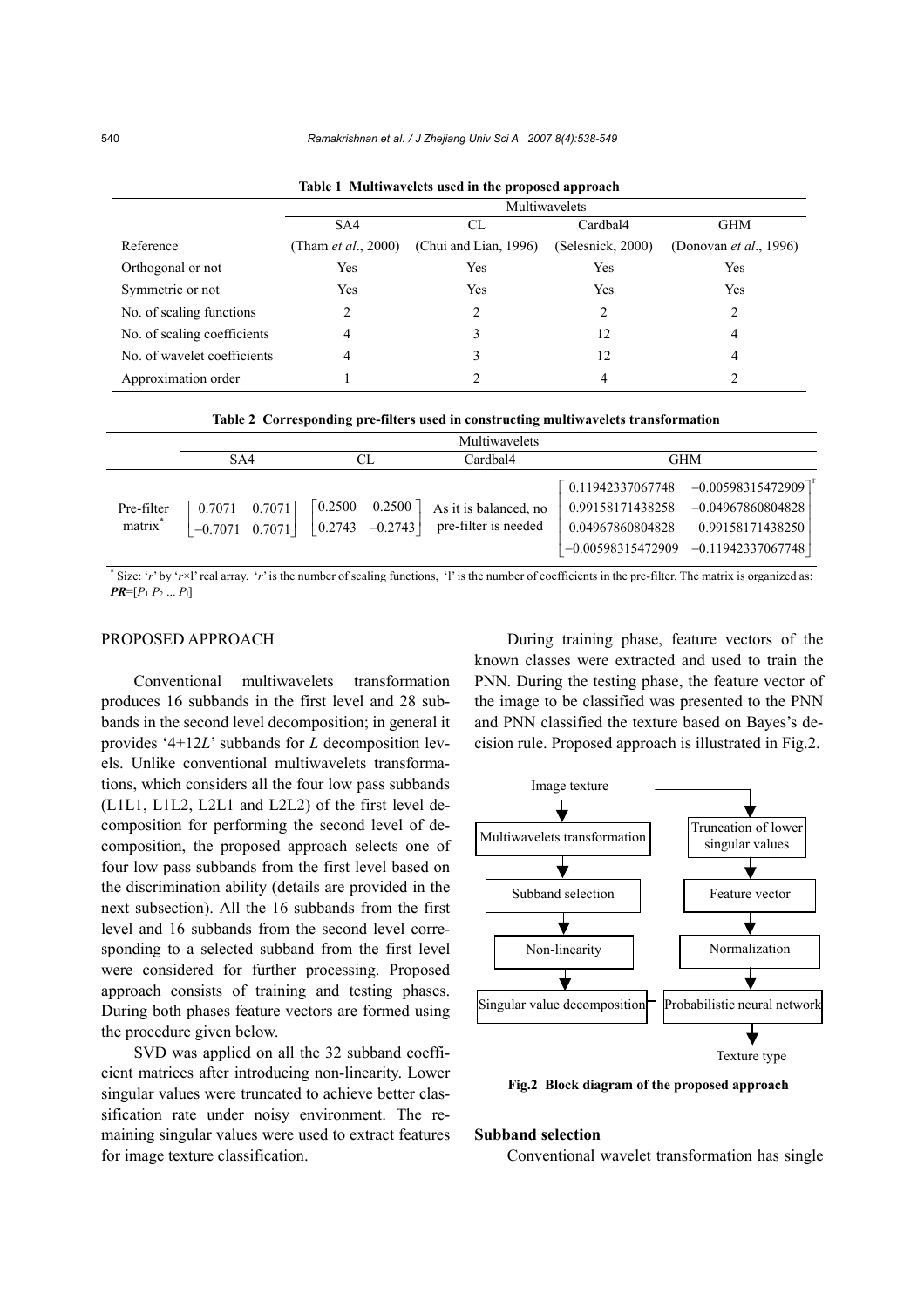low pass region at each level and further decomposition is only carried out subsequently in the low pass region. However in multiwavelets transformation we have four low pass regions, hence our task is to select the best one out of these four regions for performing the next level decomposition. This is achieved by using  $P_i$ <sup>'</sup>, the ratio between the arithmetic and geometric mean of the variances at all the 16 subbands at the second level corresponding to each low pass subband at the first level (*i*=1 for L1L1, 2 for L1L2, 3 for L2L1 and 4 for L2L2).

Let  $\sigma_k^2$  denote the variance of the output of the *k*th subband, and  $k=1, ..., M$  (Here  $M=16$ ). Let

$$
P_{i} = \frac{1}{M} \sum_{k=1}^{M} \sigma_{k}^{2} / \left( \prod_{k=1}^{M} \sigma_{k}^{2} \right)^{\frac{1}{M}},
$$
 (3)

 $P_i$  is generally greater than 1 and equal to 1 if all the variances are equal. When all the variances are equal, it is not possible to clearly distinguish between smooth and detailed components of multiwavelets transformation coefficients. Hence further processing of those subbands is not helpful for the classification. One of the low pass subbands of the first level which has the highest  $P_i$  value was selected and the corresponding 16 subbands at the second level were considered for further processing. Hereafter all the processing was carried out using 32 subbands, i.e., on all the 16 subbands from the first level and selected 16 subbands from the second level. This means that the features of two different textures might have been calculated from different subbands. However, different subbands were used to extract the texture features and they were compared for performing the classification in (Chang and Kuo, 1993), it is expected that the decomposition tree will be the same for the texture samples belonging to the same texture.

#### **Introducing non-linearity**

Non-linearity is introduced on subband coefficient matrices to make them less sensitive to local variations (Unser and Eden, 1989; Unser, 1995). Numerous nonlinearities such as magnitude, squaring and rectified sigmoid have been applied in the literature. Unser (1995) proposed and tested several nonlinearities and concluded that squaring non-linearity is the best amongst others. Even though these non-linearities are most suited for texture segmentation, they were suggested for texture classification (Randen and Husoy, 1999). In this paper we propose a modified squaring non-linearity employed in a  $3\times3$ neighborhood, the details of which are given below.

Total energy at each subband is calculated for multiwavelets transformation coefficients using the following formula

$$
W_i = \frac{1}{MN} \sum_{j=1}^{M} \sum_{k=1}^{N} \left| x_i(j,k) \right|^2.
$$
 (4)

 $W_i$  is overall energy in the *i*th subband,  $X_i(j, k)$  multiwavelets transformation coefficients at location (*j*, *k*) in the *i*th subband. Then at each location  $(j, k)$  the local energy is computed in a 3×3 neighborhood using the formula

$$
L_i(j,k) = \frac{1}{9} \sum_{m=0}^{2} \sum_{n=0}^{2} |x_i(j-1+m, k-1+n)|^2.
$$
 (5)

The local energies  $L_i(j, k)$  are normalized using

$$
a_i(j,k) = L_i(j,k)/W_i.
$$
 (6)

#### **Singular value decomposition**

SVD is a very powerful tool and mainly used for dimensionality reduction, solving system of linear equations and noise reduction. In this paper we use SVD for extracting features for image textures and reducing the effect of AWGN.

Let  $A_i$  be the *i*th multiwavelets transformation coefficient subband matrix after introducing the non-linearity. SVD is then applied on matrices  $A_i$  of size *M*×*N* such that

$$
A_i = U_i \Sigma_i V_i^{\mathrm{T}}, \tag{7}
$$

here *Ui* are orthogonal *M*×*M* matrices whose columns are the eigenvectors of  $A_iA_i^T$ ,  $V_i$  are  $N \times M$  matrices whose columns are eigenvectors of  $A_i^T A_i$ , and  $\Sigma_i$  are *M*×*M* diagonal matrices with nonnegative diagonal elements in decreasing order whose entries (the "singular values") are the square roots of the corresponding eigenvalues of  $A_iA_i^T$ .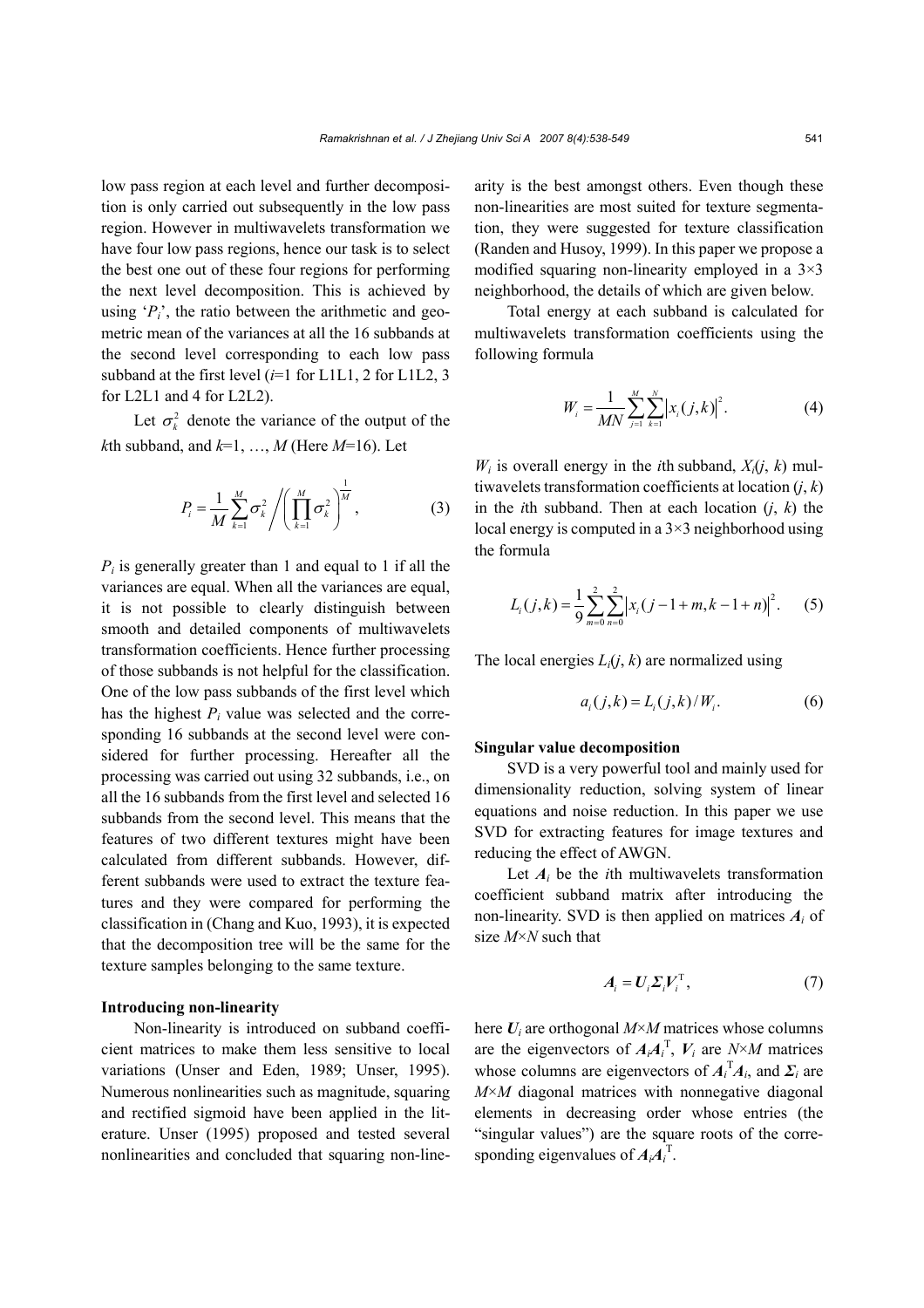#### **Truncation of lower singular values**

In order to achieve better classification rate under noisy environment, lower singular values are truncated. The number of singular values included in approximation was chosen by considering the ratio of the energy associated with the first singular value to the total energy. The first *k* singular values out of *M* singular values are selected for further processing, *k* is obtained using

$$
k = M s_1^2 / \sum_{i=1}^{M} s_i^2, \qquad (8)
$$

where  $s_i$  denotes the *i*th singular value,  $i=1, 2, ..., M$ .

Our assumption on truncating the lower singular values for classifying the textures in the presence of AWGN is validated using a metric, Impact Factor (IF), which is defined below

$$
IF(i) = \frac{SV_{\text{Original image}}(i) - SV_{\text{Noisy image}}(i) \mid /SV_{\text{Original image}}(i)}{9}
$$

*IF* for lower and higher singular values is shown in Fig.3 for one of the subbands for the image texture, beach sand. It can be seen from the figure that impact factor is more pronounced on lower singular values than that on higher singular values. This finding is applicable to all image textures at all subbands. Hence, the truncation of lower singular values allows us to effectively classify the textures in the presence of AWGN.



**Fig.3 Impact factor to validate the truncation of lower singular values**

#### **Singular values based features**

The singular values and their distribution carry

useful information about the image. For an image with random textural content, its energy will spread over all the singular values. On the other hand, for a smooth image with no texture, the first singular value will be dominant while all the others are almost zero.

In most cases, the first (largest) singular value roughly corresponds to the mean of the image, thus closely relates to the spectral features, while all the other singular values provide detailed information about the spatial content of the image which relates to the textural features (Song and Zhang, 1999; Kakarala and Ogunbona, 2001). Singular values provide the energy information of the image as well as knowledge on how the energy is distributed over the subspace. They contain the contributions from both the spectral and textural aspects of the image. Hence we used singular values for extracting features for image texture classification.

A large variety of texture features based on GLCM have been proposed (Baraldi and Parmiggiani, 1995; van de Wouwer *et al*., 1999). In this paper we adopted features such as energy, entropy, local homogeneity from GLCM and one more new feature, max-min ratio.

Following features are extracted from the singular values.

(1) Energy

Energy shows the amount of signal in a specific resolution.

$$
F_1 = \frac{1}{k} \sum_{i=1}^{k} s_i^2, \qquad (10)
$$

where  $F_1$  denotes the energy of the singular values.

(2) Entropy

Entropy shows the non-uniformity of the singular values.

$$
0 \le F_2 = -\frac{1}{\log k} \sum_{i=1}^{k} p_i \log p_i \le 1, \tag{11}
$$

where  $F_2$  denotes the entropy of the singular values. And

$$
p_i = s_i^2 / \sum_{i=1}^k s_i^2 \,. \tag{12}
$$

 $p_i$  indicates the relative significance of the *i*th singular values in terms of the fraction of the overall expression that they capture.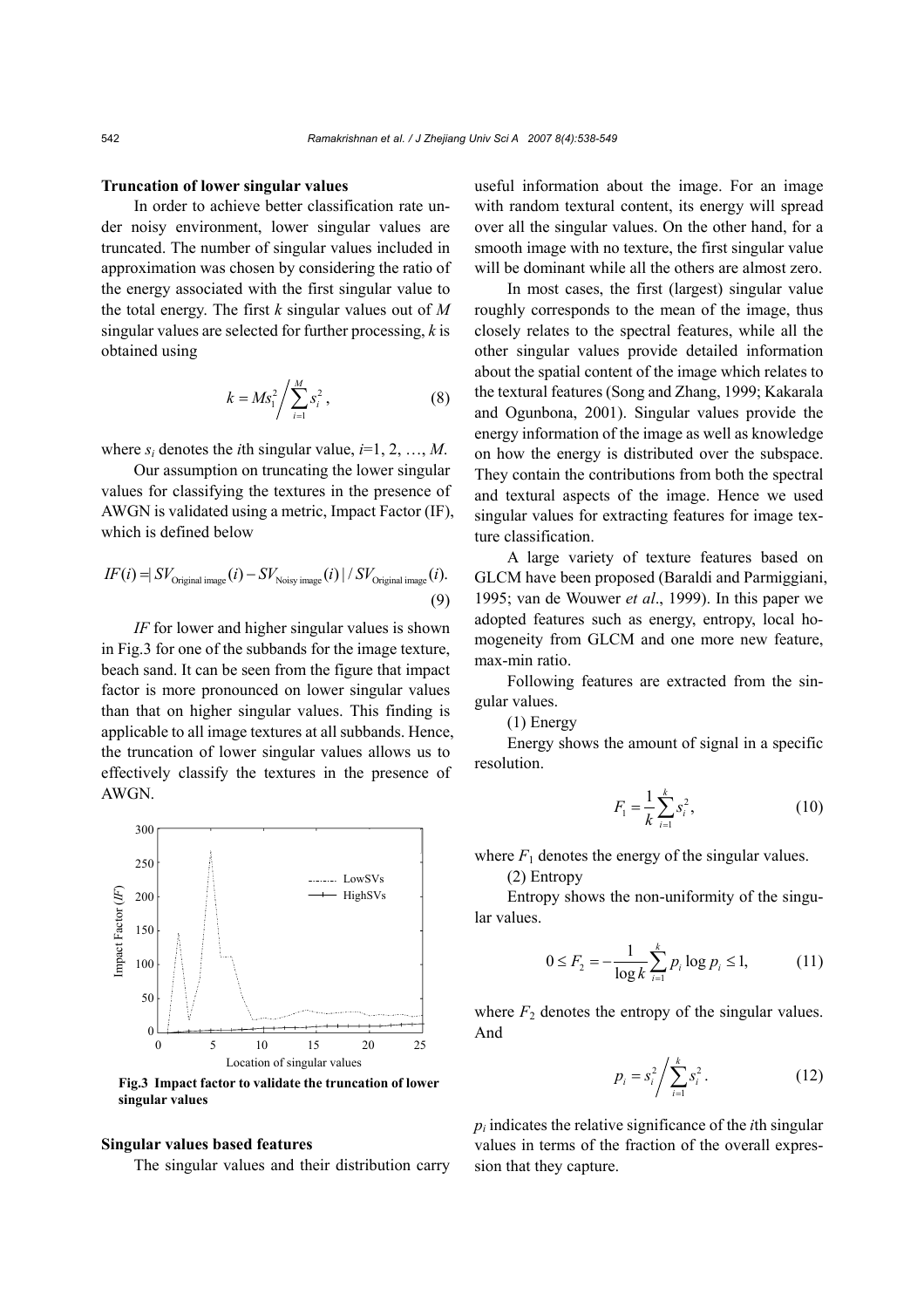*F*2 measures the complexity of the image from the distribution of the overall expression between the different singular values.  $F_2=0$  corresponds to an ordered and redundant image in which all expressions are captured by a single singular value and  $F_2=1$  corresponds to a disordered and random image where all the singular values are equally expressed.

## (3) Local homogeneity

Local homogeneity measures smoothness of an image in a local neighborhood. Here, local homogeneity measures the trends present in the singular values.

$$
F_3 = \sum_{i=1}^k \frac{s_i}{1 + i^2},\tag{13}
$$

where  $F_3$  denotes the homogeneity of the singular values.

(4) Max-min ratio

Ratio between maximum and minimum singular value is used as one of the features here.

$$
F_4 = s_{\text{max}}/s_{\text{min}},\tag{14}
$$

where  $F_4$  denotes the ratio between maximum and minimum singular values among the selected singular values.

Both the individual features  $F_1 \sim F_4$  and the combined features such as  $F_1 + F_2$ ,  $F_1 + F_3$ ,  $F_1 + F_4$ ,  $F_2 + F_3$ ,  $F_2 + F_4$ ,  $F_3 + F_4$  are used for classifying image textures. The classification is carried out using PNNs.

#### PROBABILISTIC NEURAL NETWORK

PNN is a kind of supervised neural network that is widely used in the area of pattern recognition, nonlinear mapping, and estimation of probability of class membership and likelihood ratios. The original PNN structure by Specht (1990) is a network formulation of probability density estimation. PNN has proven to be more time efficient than conventional back-propagation based networks and has been recognized as an alternative in real-time classification problems.

The architecture of the PNN is shown in Fig.4. The PNN has three layers feed forward network including input layer, pattern layer and summation layer. The input layer unit does not perform any computation



**Fig.4 Architecture of the probabilistic neural network**

and simply distributes the input to the neurons in the pattern layer. On receiving a pattern *x* from the input layer, the neuron  $x_{ij}$  of the pattern layer computes its output using

$$
\phi_{ij}(\mathbf{x}) = \frac{1}{(2\pi)^{0.5d} \sigma^d} \exp\left[-\frac{(\mathbf{x} - \mathbf{x}_{ij})^{\mathrm{T}}(\mathbf{x} - \mathbf{x}_{ij})}{2\sigma^2}\right], \quad (15)
$$

where *d* denotes the dimension of the pattern vector *x*,  $\sigma$  is the smoothing parameter and  $x_{ij}$  is the neuron vector. The smoothing parameter  $\sigma$  defines the width of the bell curve that surrounds each sample point.

The summation layer neurons compute the maximum likelihood of pattern *x* being classified into *Ci* by summarizing and averaging the output of all neurons that belong to the same class using

$$
P_i(\mathbf{x}) = \frac{1}{N_i (2\pi)^{0.5d} \sigma^d} \sum_{j=1}^{N_i} \exp \left[ \frac{-(\mathbf{x} - \mathbf{x}_{ij})^{\mathrm{T}} (\mathbf{x} - \mathbf{x}_{ij})}{2\sigma^2} \right], \text{(16)}
$$

where *N<sub>i</sub>* denotes the total number of samples in class *Ci*.

If the *a priori* probabilities for each class are the same, and the losses associated with making an incorrect decision for each class are the same, the decision layer unit classifies the pattern  $\boldsymbol{x}$  in accordance with the Bayes's decision rule based on the output of all the summation layer neurons using

$$
\hat{C}(\mathbf{x}) = \arg \max \{P_i(\mathbf{x})\}, i = 1, 2, ..., m,
$$
 (17)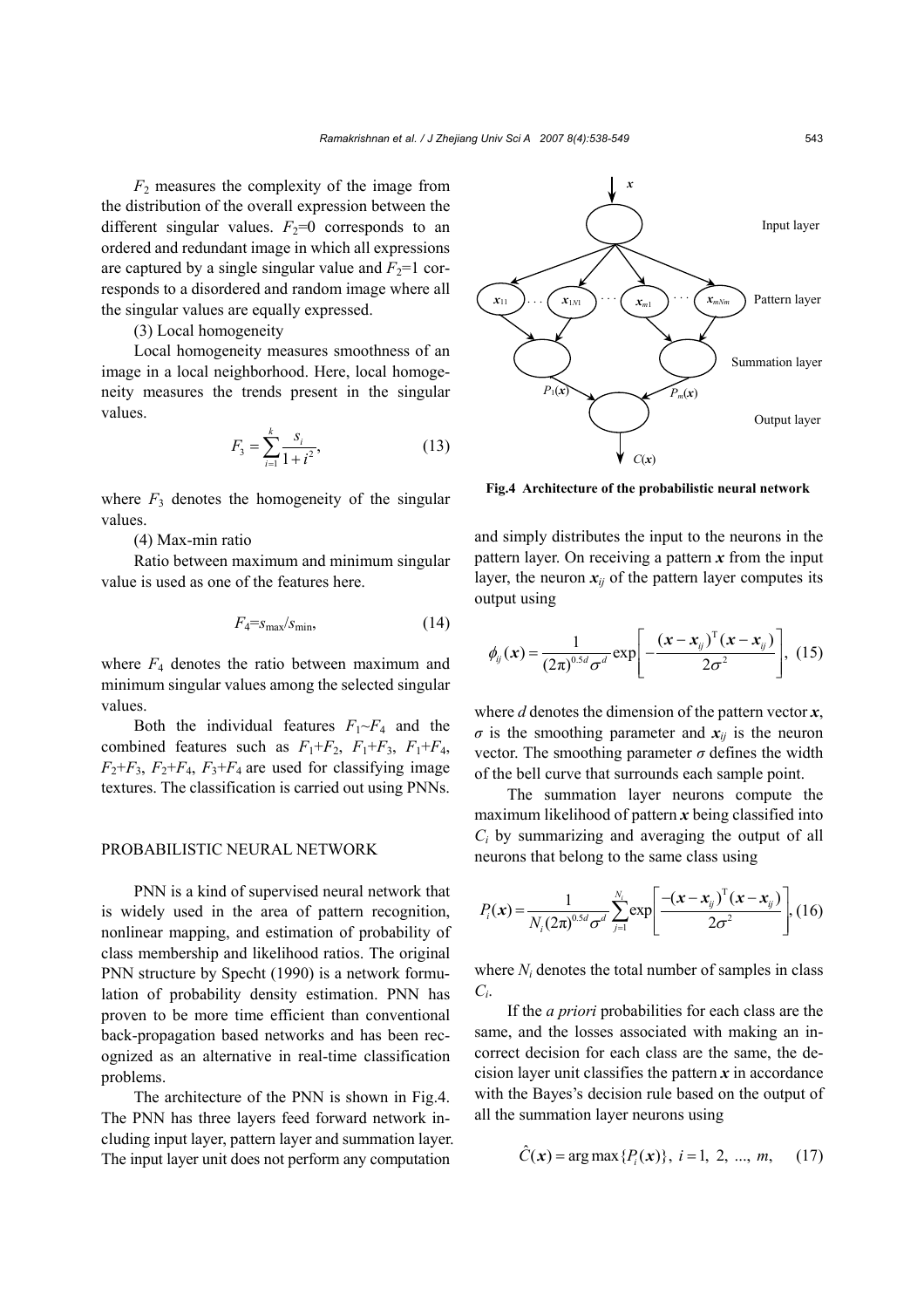where  $\hat{C}(x)$  denotes the estimated class of the pattern *x* and *m* is the total number of classes in the training samples.

As we have selected 32 subbands from two levels of multiwavelets transformation, we have 32 features (*d*=32) from Brodatz texture album (Brodatz, 1966). We have created 432 subimages in our database. Out of these 432 subimages, 108 subimages are used for training and the other 324 for testing (details are presented in Section 5). For each texture we have 4 disjoint patterns for training. Hence in this work *m*=27 and *N*1=*N*2=…=*Nm*=4.

Proper choice of the value for  $\sigma$  is critical to the performance of the PNN. There is no general method available to determine  $\sigma$ , it is usually determined by changing its value minutely and examining the corresponding recognition accuracy. We have normalized the features before presenting them for PNN training using the following expression.

$$
\hat{F}_{ij} = (F_{ij} - \mu_j) / \sigma_j, \qquad (18)
$$

where  $F_{ij}$  is the *j*th feature of the *i*th image,  $\mu_i$  and  $\sigma_j$ are mean and standard deviation of feature *j* in the training set respectively. As the smoothing parameter  $\sigma$  defines the width of the bell curve that surrounds each sample point, we selected  $\sigma$ =0.25, which is an average value of variances of patterns presented for training.

For each pattern the smoothing parameter is allowed to vary within a given range [0, 1]. The average classification rate vs  $\sigma$  is shown in Fig.5. If  $\sigma$  is small (i.e.,  $\sigma \in [0, 0.1]$ ), individual training cases will be considered only in isolation and we will be left with



**Fig.5 Average classification rate vs smoothing parameter** features.

essentially a nearest-neighbor classifier. However, if the value of  $\sigma$  is high (i.e.,  $\sigma \in [0.5, 1]$ ), details of the density will be blurred together. It may be observed from the figure that the average classification rate is higher around  $\sigma$ =0.25±0.05.

## RESULTS AND DISCUSSIONS

In order to demonstrate the effectiveness of the proposed approach various experiments were performed. Twenty-seven image textures from the Brodatz texture album (Brodatz, 1966) as listed in Table 3 (using the standard notation in this texture database) have been selected.

**Table 3 List of textures selected from Brodatz texture** 

|                |                 |     | Texture ID      |      |                  |
|----------------|-----------------|-----|-----------------|------|------------------|
| D1             | D <sub>18</sub> | D39 | D <sub>53</sub> | D80  | D <sub>105</sub> |
| D2             | D <sub>19</sub> | D41 | D56             | D83  | D111             |
| D <sub>4</sub> | D <sub>20</sub> | D46 | D57             | D94  |                  |
| D <sub>8</sub> | D <sub>21</sub> | D47 | D77             | D96  |                  |
| D11            | D35             | D51 | D78             | D104 |                  |

These are 512×512 images from different natural scenes. Each of the 512×512 images is divided into sixteen 128×128 non-overlapping subimages. Hence considering 27 different textures 432 subimages are created in the database. Out of these 432 subimages, 108 subimages (four subimages per class) are used for training and the other 324 for testing. Samples of image textures used in this paper are shown in Fig.6.

Experiments were carried out to test the performance of the proposed approach with features  $F_1 \sim F_4$  (individually and combination of two) using PNN. The results are presented in Table 4. From the results it is clear that the entropy feature  $(F_2)$  performs better than other individual features. Combined features  $F_1 + F_3$ ,  $F_1 + F_4$ , and  $F_3 + F_4$  have improvement in classification rate compared to that of the corresponding individual features  $(F_1, F_3,$  and  $F_4)$ . This improvement is achieved at the cost of twofold increase in terms of number of features, which is prohibitive. Combining any one of the three features with  $F<sub>2</sub>$  gives just one percent improvement in classification rate, which is not worth spending. Any combinations of three features (using  $F_1 \sim F_4$ ) may not trade off well between classification rate and number of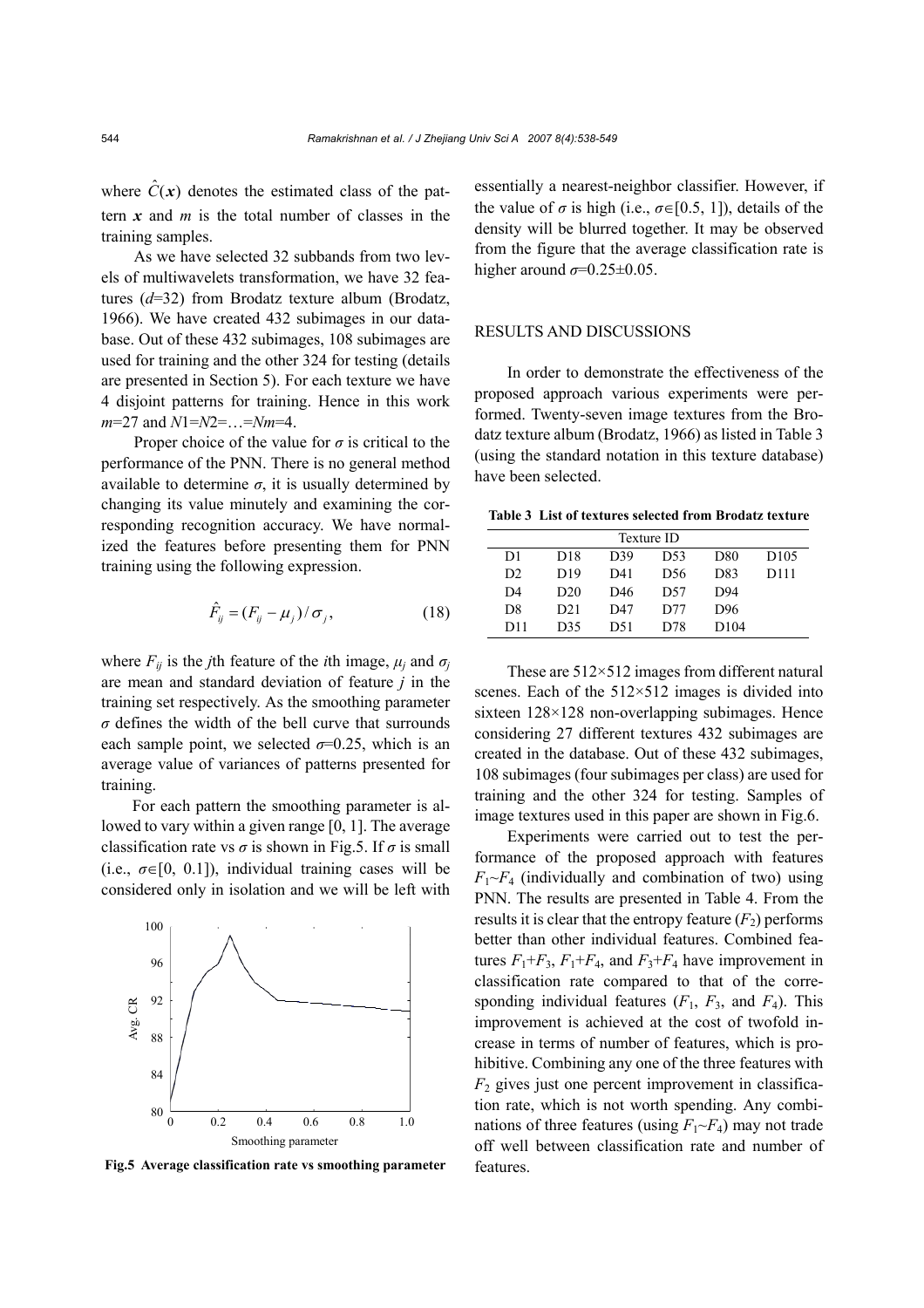

**Fig.6 Image textures from Brodatz album used in this paper: from left to right and top to bottom: D1, D2, D4, D8, D11, D18, D19, D20, D21, D35, D39, D41, D46, D47, D51, D53, D56, D57, D77, D78, D80, D83, D94, D96, D104, D105 and D111**

**Table 4 Classification rate of the proposed approach for various categories**

| Image texture  | Classification rate |                |                |       |             |             |             |             |             |             |
|----------------|---------------------|----------------|----------------|-------|-------------|-------------|-------------|-------------|-------------|-------------|
|                | $\mathcal{F}_1$     | F <sub>2</sub> | $\mathbb{F}_3$ | $F_4$ | $F_1 + F_2$ | $F_1 + F_3$ | $F_1 + F_4$ | $F_2 + F_3$ | $F_2 + F_4$ | $F_3 + F_4$ |
| D1             | 90                  | 100            | 92             | 93    | 100         | 96          | 94          | 100         | 100         | 95          |
| D <sub>2</sub> | 93                  | 98             | 94             | 91    | 99          | 96          | 95          | 100         | 99          | 96          |
| D <sub>4</sub> | 90                  | 100            | 92             | 90    | 100         | 96          | 92          | 100         | 100         | 94          |
| D <sub>8</sub> | 94                  | 100            | 96             | 92    | 100         | 98          | 96          | 100         | 100         | 99          |
| D11            | 91                  | 96             | 93             | 94    | 98          | 96          | 98          | 98          | 100         | 96          |
| D18            | 92                  | 98             | 94             | 90    | 99          | 98          | 94          | 99          | 99          | 98          |
| D19            | 90                  | 98             | 92             | 90    | 99          | 96          | 93          | 99          | 99          | 95          |
| D20            | 90                  | 100            | 94             | 92    | 100         | 97          | 94          | 100         | 100         | 96          |
| D21            | 89                  | 99             | 92             | 91    | 100         | 97          | 92          | 100         | 100         | 94          |
| D35            | 93                  | 98             | 94             | 93    | 99          | 98          | 96          | 100         | 100         | 96          |
| D39            | 94                  | 96             | 96             | 92    | 100         | 98          | 98          | 98          | 99          | 98          |
| D41            | 91                  | 97             | 94             | 91    | 98          | 96          | 94          | 99          | 98          | 96          |
| D46            | 93                  | 97             | 94             | 91    | 98          | 96          | 96          | 99          | 98          | 96          |
| D47            | 92                  | 96             | 94             | 90    | 98          | 97          | 96          | 98          | 99          | 98          |
| D51            | 92                  | 98             | 96             | 92    | 100         | 98          | 94          | 100         | 99          | 98          |
| D53            | 91                  | 98             | 94             | 91    | 100         | 97          | 96          | 100         | 100         | 95          |
| D56            | 94                  | 100            | 96             | 94    | 100         | 98          | 98          | 100         | 100         | 98          |
| D57            | 95                  | 99             | 96             | 91    | 100         | 98          | 98          | 100         | 100         | 98          |
| D77            | 93                  | 96             | 94             | 92    | 98          | 96          | 96          | 98          | 98          | 96          |
| D78            | 94                  | 98             | 96             | 89    | 100         | 98          | 96          | 100         | 99          | 98          |
| D80            | 92                  | 98             | 94             | 92    | 100         | 96          | 94          | 100         | 99          | 96          |
| D83            | 91                  | 97             | 92             | 94    | 98          | 96          | 96          | 99          | 99          | 96          |
| D94            | 92                  | 98             | 93             | 95    | 99          | 98          | 98          | 100         | 100         | 98          |
| D96            | 91                  | 97             | 94             | 93    | 99          | 97          | 96          | 99          | 99          | 96          |
| D104           | 93                  | 98             | 96             | 93    | 100         | 98          | 96          | 100         | 99          | 98          |
| D105           | 93                  | 98             | 94             | 92    | 99          | 97          | 96          | 100         | 100         | 96          |
| D111           | 93                  | 100            | 94             | 94    | 100         | 98          | 94          | 100         | 100         | 96          |
| Avg. CR        | 92                  | 98             | 94             | 92    | 99          | 97          | 95          | 99          | 99          | 97          |
| к              | 0.72                | 0.89           | 0.76           | 0.73  | 0.91        | 0.87        | 0.78        | 0.93        | 0.90        | 0.86        |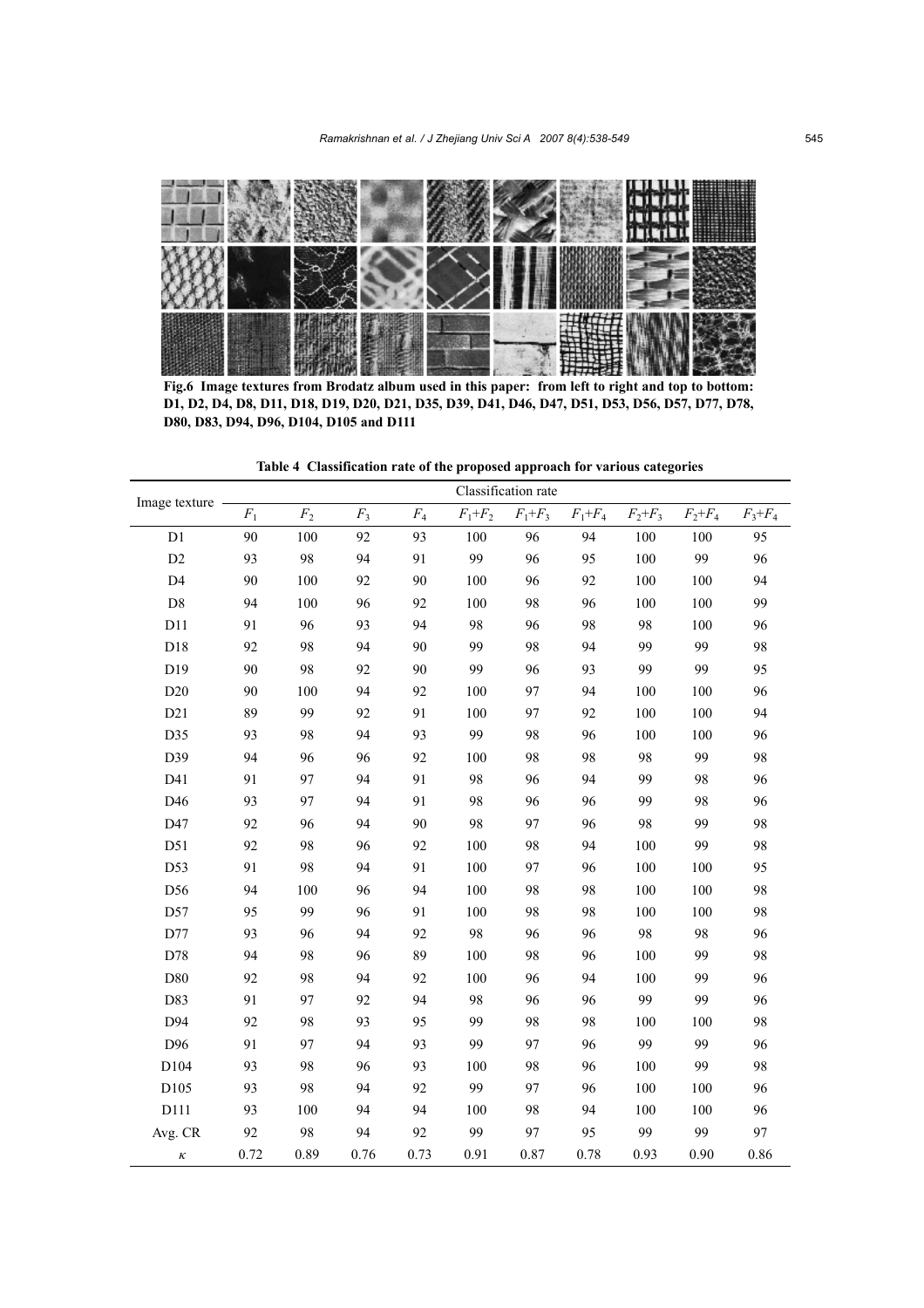Classification rates are widely used as a measure to assess the performance of the classifier. It only provides the overall assessment, not providing detailed assessment. Confusion matrix (CM) is often used as a tool to visualize the performance of the classifier. Each column of the matrix represents the instances in a recognized class, while each row represents the instances in an actual class. One benefit of a CM is that it is easy to see if the classifier is confusing two classes (i.e., commonly mislabelling one as another). However, when the total number of classes handled by the classifier is large, it is not feasible to draw the CM, because the CM size is *M*×*M* if *M* is the total number of classes. Kappa value (also called the kappa coefficient), used as a substitute of the CM, is a measure of classification agreement, which is defined as follows:

$$
\kappa = \left( N \sum_{i=1}^r X_{ii} - \sum_{i=1}^r X_{i+} X_{+i} \right) / \left( N^2 - \sum_{i=1}^r X_{i+} X_{+i} \right),
$$

where  $r$  is the number of rows in the CM,  $X_{ii}$  the number of observations in row *i* column *i*,  $X_{i+}$  the marginal total of row *i* (to the right of the matrix), *X*+*<sup>i</sup>* the marginal total of column *i* (to the bottom of the matrix), *N* the total number of samples included in the matrix.

A kappa value of 1 means a statistically perfect modeling whereas a 0 means every model value was different from the actual value. A kappa value of 0.7 or higher is generally regarded as good statistical correlation, but of course, the higher the value, the better the correlation. The kappa value is listed at the end of Table 4. It may be observed that the value is higher for individual  $F_2$ , and any combination of two features which has  $F_2$  as one of the components.

Ratio between average between-class-distance and average within-class-distance is used as a measure of separability of features employed. Higher value of separability ratio gives better discrimination. The ratio for both individual and combined features is listed in Table 5. Table 5 ascertains the results obtained in Table 4. From Tables 4 and 5, singular value entropy  $(F_2)$  performs better than other features. Hence in all our further studies,  $F_2$  alone is used as the feature.

| listed in Table 2 |                    |
|-------------------|--------------------|
| Features          | Separability ratio |
| $F_1$             | 7.2                |
| F <sub>2</sub>    | 10.5               |
| F <sub>3</sub>    | 8.3                |
| $F_{4}$           | 7.9                |
| $F_1 + F_2$       | 11.2               |
| $F_1 + F_3$       | 10.1               |
| $F_1 + F_4$       | 9.6                |
| $F_2 + F_3$       | 11.8               |
| $F_2 + F_4$       | 11.4               |
| $F_3 + F_4$       | 10.2               |

**Table 5 Separability ratio for various features listed in Table 2**

The proposed SVD based approach has been tested for noisy images. Gaussian random noise with zero mean and non-zero variance is added to image textures. The variances are determined based on the desired signal to noise ratio.

Experiments were conducted to test the performance of the proposed approach with various multiwavelets basis functions listed in Table 1. Fig.7 shows the average classification rate (Avg. CR) of the proposed approach with various multiwavelets basis at various PSNR values. It can be seen from the figure that classification rate of various basis are almost the same and hence the selection of multiwavelets basis is insignificant. We used GHM multiwavelets with corresponding prefilter listed in Table 2 for all our experiments.

Classification rate of the proposed approach at various PSNR values with multiwavelets and wavelet transformation is shown in Fig.8. Singular value



**Fig.7 PSNR vs average classification rate of the proposed approach for various multiwavelets basis**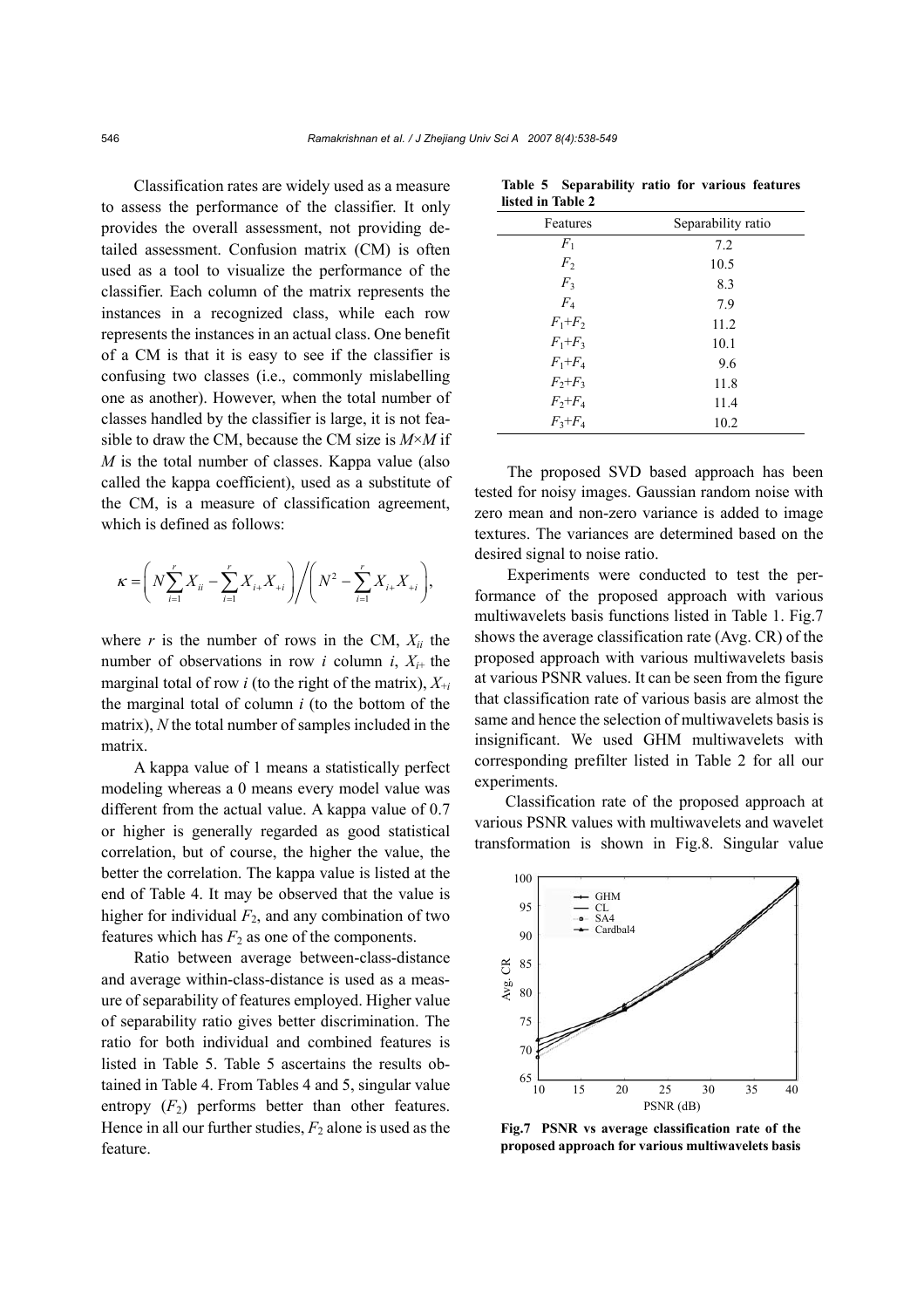entropies are used as features for both multiwavelets and wavelets transformations. We have used db6 wavelet basis function for performing the wavelet decompositions. In order to make the comparison fair with multiwavelets transformation, almost the same number of features are extracted from wavelet transformation. Unlike conventional wavelet transformation in which further decomposition is only carried out subsequently in the low pass region, here decomposition is carried out on selected subbands at each level as in (Chang and Kuo, 1993), but using the proposed metric *Pi* given in Eq.(4) (refer to Section 3). It can be seen from the figure that on an average, the proposed approach with multiwavelets gives approximately 5 percent improvements over the approach with wavelet.



**Fig.8 PSNR vs average classification rate of the proposed approach with multiwavelets and wavelet**

Trade off between average classification rate and PNSR of the proposed approach with singular value entropy, wavelet domain hidden Markov model based approach (Fan and Xia, 2003), wavelet domain GLCM based approach (van de Wouwer *et al*., 1999) and discrete multiwavelets transformation energy based approach (Li and Wang, 2003) is presented in Fig.9. It can be seen from the figure that the classification rate of the proposed approach is better than those of the other three approaches. This improvement in classification rate under noisy environment is achieved due to the truncation of the lower singular values (refer to Section 3).

Fig.10 shows the trade off between test to train sample ratio and average classification of the proposed approach with singular value entropy, wavelet domain hidden Markov model based approach



**Fig.9 PSNR vs average classification rate for the proposed approach, GLCM based approach, HMM based approach and multiwavelets energy based approach**

(Fan and Xia, 2003), wavelet domain GLCM based approach (van de Wouwer *et al*., 1999) and energy of discrete multiwavelets transformation based approach (Li and Wang, 2003). It may be observed from the figure that classification rate does not change much for all the four approaches up to the test to train ratio of 0.25. However, when the number of testing sample increases, the classification rate of the HMM based approach falls more rapidly than GLCM based approach and multiwavelets energy based approach. Compared to other approaches, falling rate of the proposed approach is lower. In a test to train sample ratio of 8 (i.e. 48 samples are used for training and 384 samples are used for testing), the classification rate of the proposed, GLCM, HMM and discrete multiwavelet energy based approaches are 96, 72, 64, and 77 respectively.



**Fig.10 Average classification rate vs test to train sample ratio for the proposed approach, GLCM based approach, HMM based approach, multiwavelets energy based approach**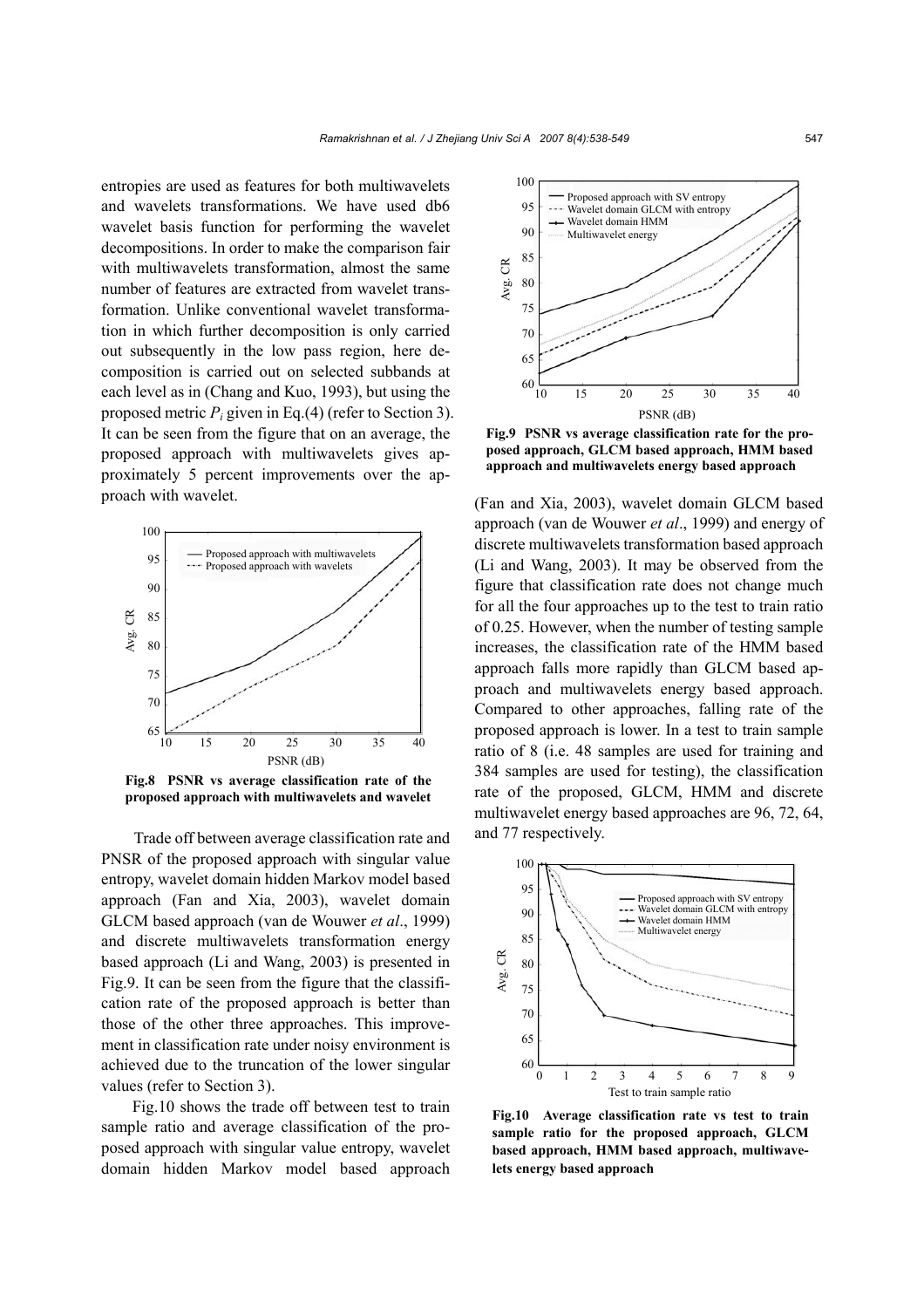All the experiments were performed using MATLAB on a machine with a 2 GHz Pentium IV processor. Approximately the time required for the extraction of a single feature vector is 3 s for the proposed approach, 2 s for GLCM based approach, 6 s for the wavelet domain HMM based approach and less than 2 s for multiwavelets energy based approach.

## **CONCLUSION**

The new features based approach for image texture classification is proposed using multiwavelet domain singular values. Out of so many features suggested for GLCM, three of them namely energy, entropy and local homogeneity are considered in this work. The remaining GLCM features were also experimented on and found to be ill-suited for this setup. Singular value entropy performs better than the other individual features. Combining two or more features gives only 1%~3% improvement in classification, but the cost paid for this improvement in terms of number of features is prohibitive. Further improvement is possible with suitable feature selection methods and feature fusion methods. Classification was carried out using probabilistic neural network. Conventional PNN was adopted with fine tuning to find the smoothing factor. Future research is underway to design suitable algorithm for obtaining the parameters of PNN such as smoothing factor. Due to truncation of lower singular values, classification rate of the proposed approach is found to be better in noisy environment.

#### ACKNOWLEDGEMENTS

The authors would like to thank the Management and Principal, PSG College of Technology, Coimbatore for their continuous support and encouragement and, for providing the facilities required to complete this work. The authors are also grateful to the referees for their valuable suggestions in improving the technical presentation of this paper.

#### **References**

Attakitmongcol, K., Hardin, D.P., Wilkes, D.M., 2001. Multiwavelets prefilters. II. Optimal orthogonal prefilters. *IEEE Trans. Image Processing*, **10**(10):1476-1487. [doi:10.1109/83.951534]

- Aujol, J., Aubert, G., Blanc-Feraud, L., 2003. Wavelet-based level set evolution for classification of textured images. *IEEE Trans. Image Processing*, **12**(12):1634-1641. [doi:10.1109/TIP.2003.819309]
- Bao, K., Xia, X.G., 2000. Image compression using a new discrete multiwavelets transformation and a new embedded vector quantization. *IEEE Trans. Circuits Syst. Video Technol.*, **10**(6):833-842. [doi:10.1109/76.867920]
- Baraldi, A., Parmiggiani, F., 1995. An investigation of the textural characteristics associated with gray level cooccurrence matrix statistical parameters. *IEEE Trans. Geosci. Remote Sensing*, **33**(2):293-304. [doi:10.1109/36. 377929]
- Bovik, A.C., Clark, M., Geisler, W.S., 1990. Multichannel texture analysis using localized spatial filters. *IEEE Trans. Pattern Anal. Machine Intell.*, **12**(1):55-73. [doi:10.1109/ 34.41384]
- Brodatz, P., 1966. Textures: A Photographic Album for Artists and Designers. Dover, New York.
- Chang, T., Kuo, C.C.J., 1993. Texture analysis and classification with tree-structured wavelet transformation. *IEEE Trans. Image Processing*, **2**(4):429-441. [doi:10.1109/83. 242353]
- Chui, C.K., Lian, J., 1996. A study on orthonormal multiwavelets. *Appl. Numer. Math*., **20**(3):273-298. [doi:10. 1016/0168-9274(95)00111-5]
- Cotronei, M., Montefusco, L.B., Puccio, L., 1998. Multiwavelets analysis and signal processing. *IEEE Trans. Circuits Syst. II*, **45**(8):970-987. [doi:10.1109/82.718807]
- Cotronei, M., Lazzaro, D., Montefusco, L.B., Puccio, L., 2000. Image compression through embedded multiwavelets transformation coding. *IEEE Trans. Image Processing*, **9**(2):184-189. [doi:10.1109/83.821728]
- Donovan, G., Geronimo, J.S., Hardin, D.P., Massopust, P.R., 1996. Construction of orthogonal wavelets using fractal interpolation functions. *SIAM J. Math. Anal.*, **27**(4):1158- 1192. [doi:10.1137/S0036141093256526]
- Fan, G.L., Xia, X.G., 2003. Wavelet-based texture analysis and synthesis using hidden Markov models. *IEEE Trans. Circuits Syst. I: Fundam. Theory Appl.*, **50**(1):106-120. [doi:10.1109/TCSI.2002.807520]
- Hardin, D.P., Roach, D.W., 1998. Multiwavelets prefilters-I: orthogonal prefilters preserving approximation order *p* less than 2. *IEEE Trans. Circuits Syst. II: Analog Digital Signal Processing*, **45**(8):1106-1112. [doi:10.1109/82.718 820]
- Hsung, T.C., Sun, M.C., Lun, D.P.K., Siu, W.C., 2003. Symmetric prefilters for multiwavelets. *IEE Proc. Vision, Image and Signal Processing*, **150**(1):59-68. [doi:10. 1049/ip-vis:20030164]
- Hsung, T.C., Lun, D.P.K., Ho, K.C., 2005. Optimizing the multiwavelets shrinkage denoising. *IEEE Trans. Signal Processing*, **53**(1):240-251. [doi:10.1109/TSP.2004.838 927]
- Jafari-Khouzani, K., Soltanian-Zadeh, H., 2003. Multiwavelets grading of pathological images of prostate. *IEEE Trans. Biomed. Eng.*, **50**(6):697-704. [doi:10.1109/TBME. 2003.812194]